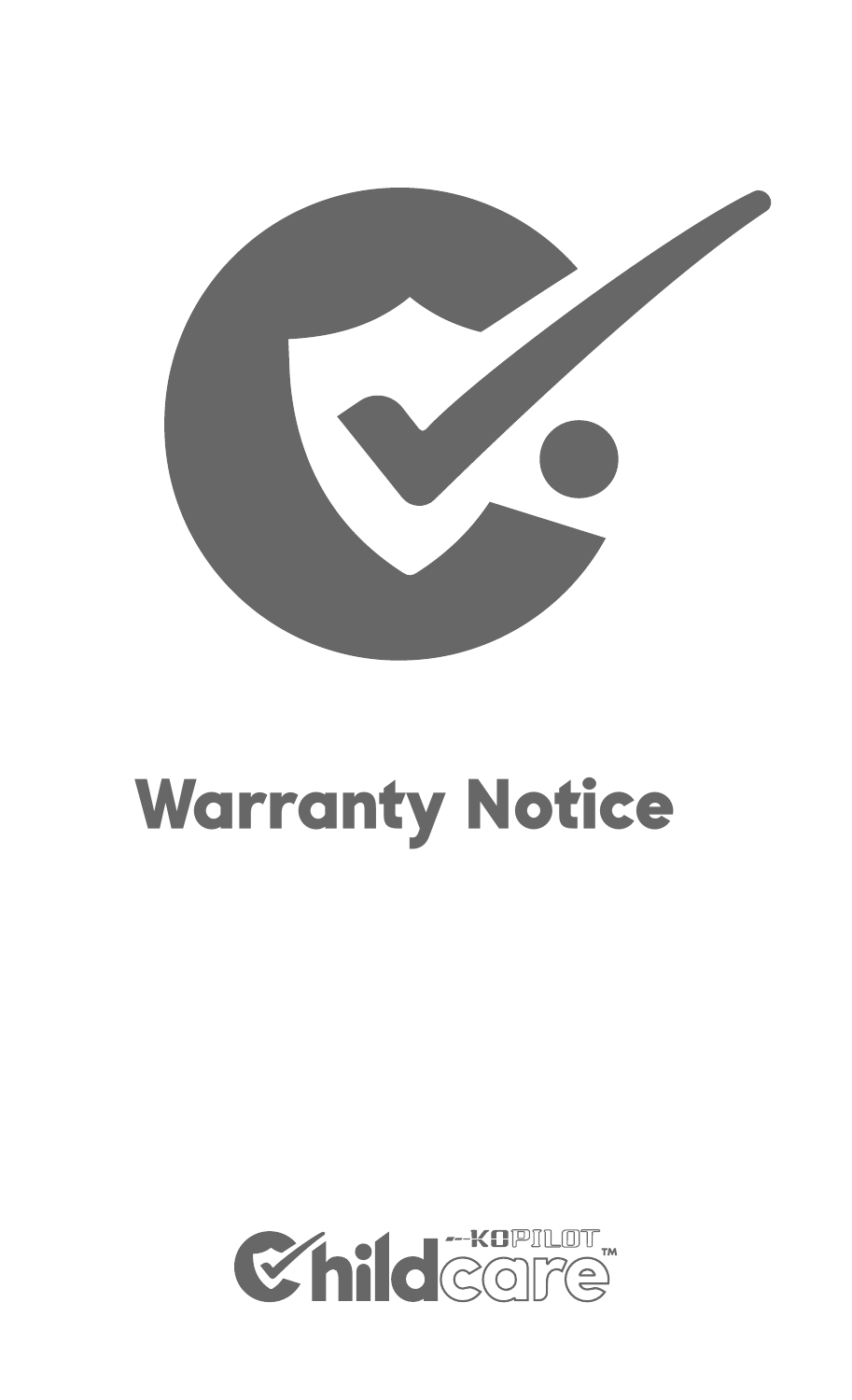

# **Safety Information**

 $\cdot$  Do not expose the device or cables to liquids.

• If the device appears to be damaged, disconnect and discontinue use immediately.

• If your device or cables gets wet, carefully unplug all cables without getting your hands wet. Wait for the device and cables to completely dry before plugging them in again.

• Your device contains sensitive electronics components. Please don't use any heat source to dry it.

• Only use approved materials and accessories to installs your device.

• Always disconnect the battery of your vehicle before installation. Failure to do may result in electric shock.

• Keep away of reach of children. The device, cables, manuals and accessories contain small parts that may present a choking hazard to small children.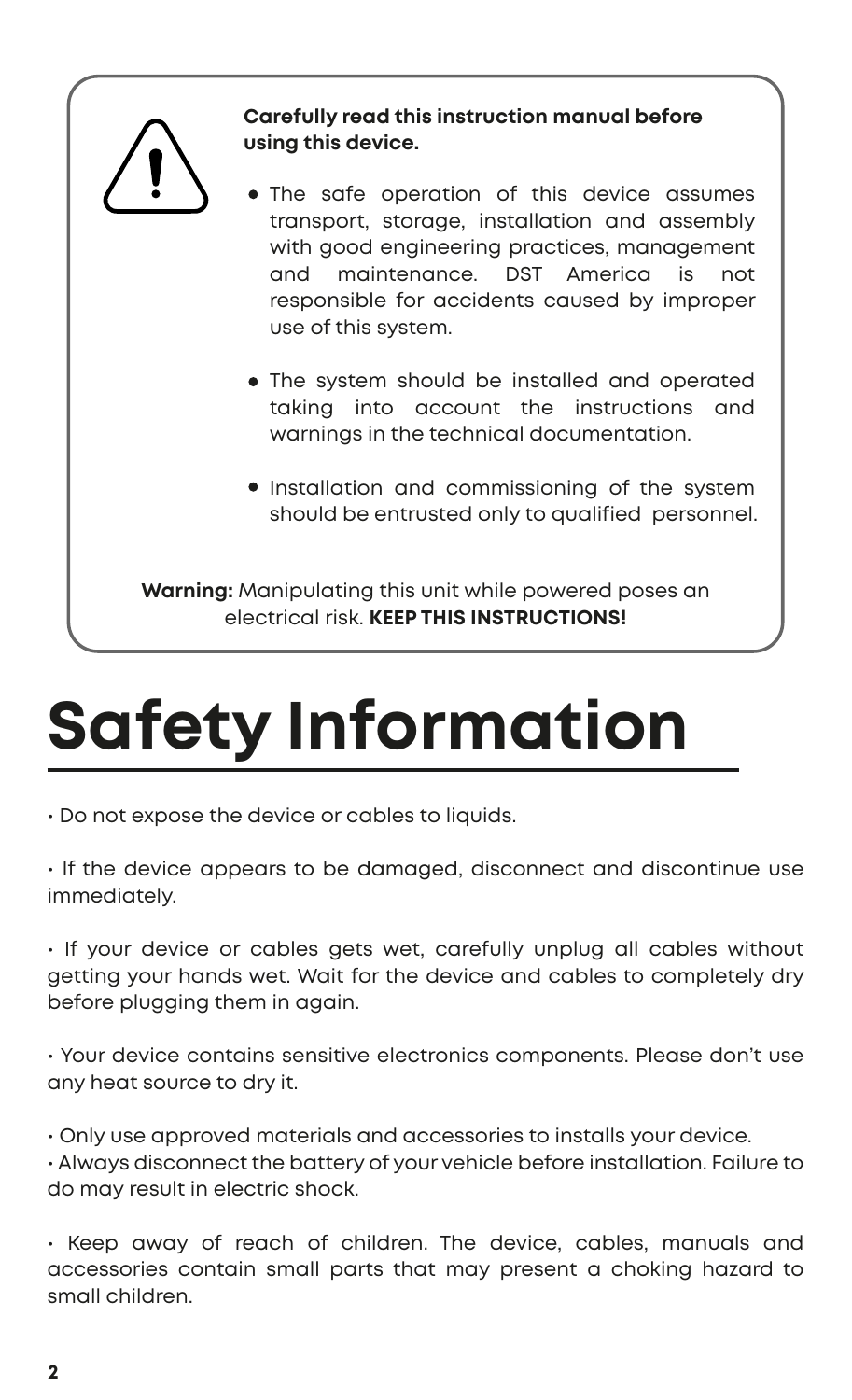• Always inspect the vehicle for passengers or children. Failure to do may result in injures or death for passengers or children.

• Kopilot ChildCare is an alarm that may alert a driver but can not guarantee that every passenger or children are getting down a vehicle. Always inspect the vehicle.

## **Recycling the device**

Some locations require the disposal of certain electronic devices. Make sure you dispose of your device in accordance with your local laws and regulations. In case you prefer you can mail your device to us and we will recycle it for you:

> DST America LLC 5401 West Kennedy Boulevard, Suite 100 33609-2457 Tampa, FL **contact@drivekopilot.com**

For additional safety and compliance information please visit **www.drivekopilot.com/childcare** or email us to **contact@drivekopilot.com**

## **Product Specifications**

#### Device Name: Kopilot ChildCare

Part Numbers:

| Kopilot Childcare Group  | 2020R501 |
|--------------------------|----------|
| <b>Separate Parts:</b>   |          |
| Kopilot Childcare Module | 2020R502 |
| <b>Wire Harness</b>      | 2020R503 |
| Electrical Accesories    | 2020R504 |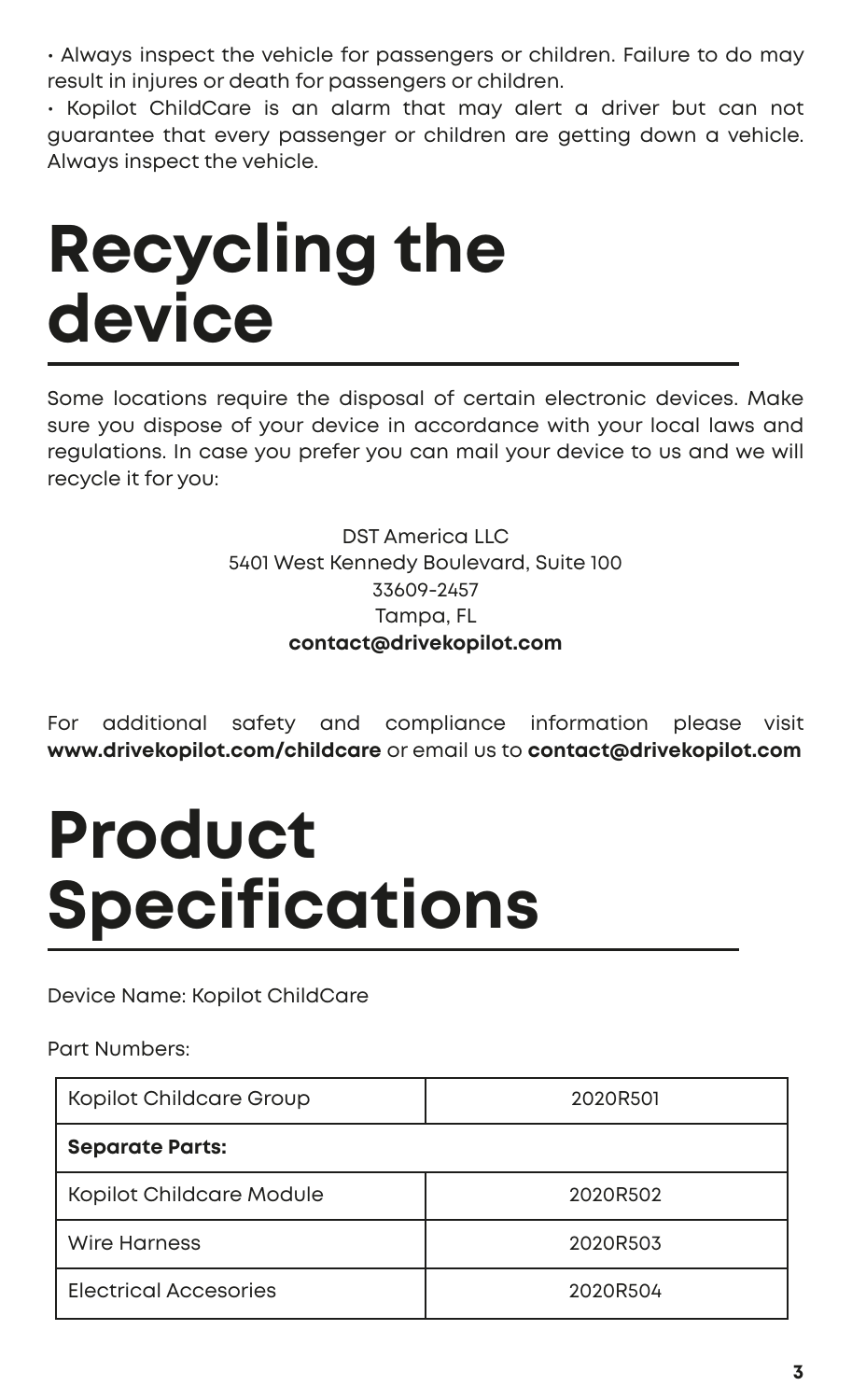Electrical Connections: Electrical rating: Package weight: Connectivity: Required for Setup: Temperature rating: 8 cores cable, 24 AWG. Minimum voltage: 10VDC Maximum Voltage: 28VDC 2.6 pounds (1.2Kg) USB C connector. 1 USB C cable Kopilot App Operating: 32\*F (0\*C) to 122\*F (50\*C) Storage: -13\*F (-25\*C) to 140\*F (60\*C)

**Kopilot and Kopilot ChildCare are all related marks of DST and DST America LLC**

# **Limited Warranty**

DST America LLC warrants to the original purchaser of an Kopilot ChildCare device from its website or an authorized reseller that the product shall be free from defects in materials and workmanship under normal use for a period of one year from the date of retail purchase by the original purchaser.

#### **Solutions**

If a hardware defect arises and a valid claim is received by DST America within the warranty period, DST America will exchange the defective original product with a new or refurbished replacement product that is the same version or a later version of the product. If DST America in its sole discretion, determines it is not reasonable to replace the defective product, DST America may refund you the purchase price paid for the original product. In the event of a defect, to the extent permitted by law, these are your sole and exclusive remedies.

This limited warranty is only valid in the jurisdictions where the products are sold by DST America and its resellers, and is valid to the extend permitted by the applicable laws of such jurisdictions. Any replacement product will be warranted for the remainder of the original warranty period or 30 days whichever is longer, or for any additional period of time that may be applicable in your jurisdiction.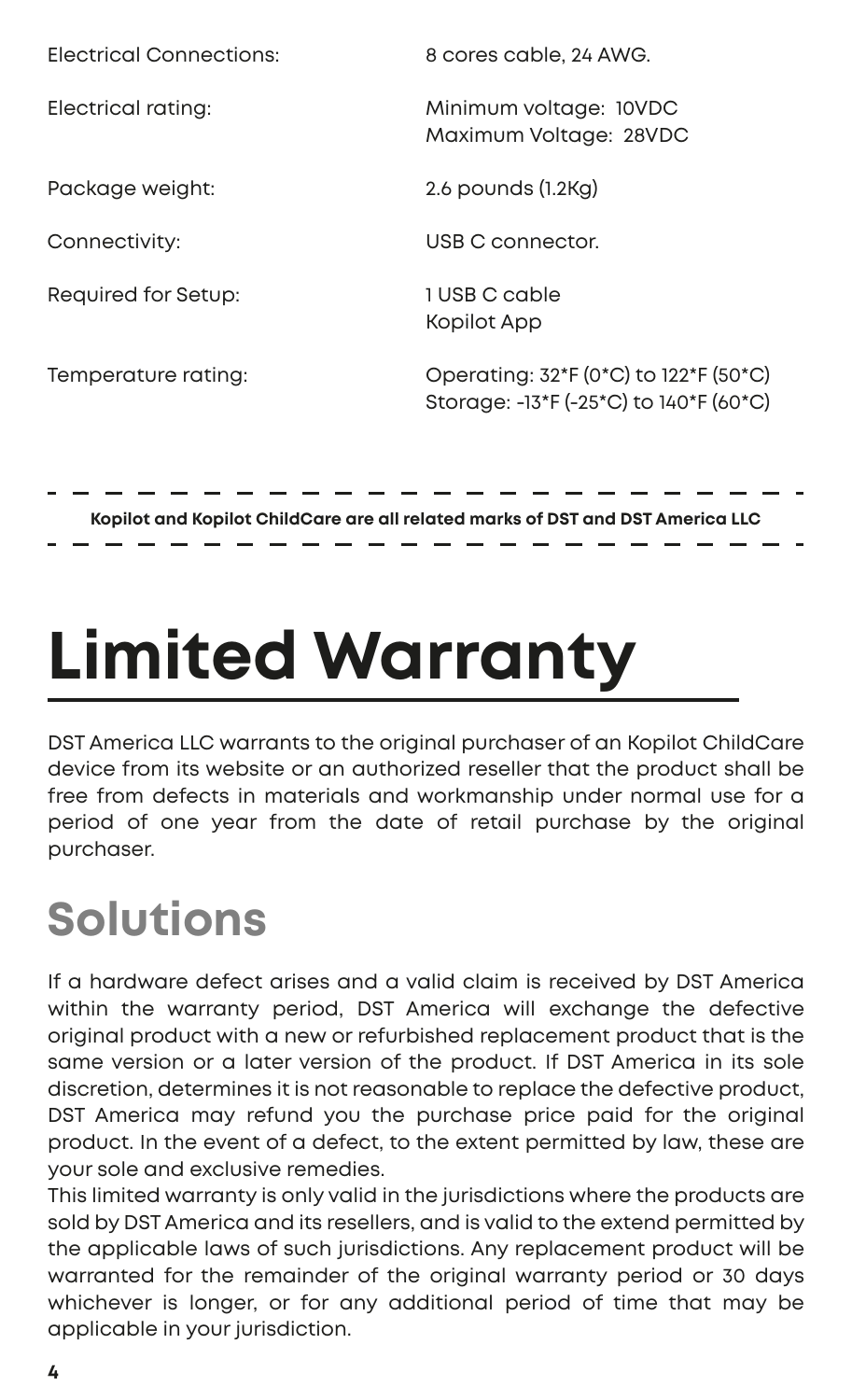#### **How to obtain warranty service**

To obtain warranty service, you must contact our customer service via the contact information listed on our website at **www.drivekopilot.com/childcare** or via email addressed to **contact@drivekopilot.com** . In its reasonable discretion, DST America may choose to ship your replacement product before receiving your original product back from you, and you must return your original product to DST America within 30 days after the delivery date of your replacement product. You will be not charged for the replacement product as long as you return the original product to us prior to or within 30 days after the delivery date of your replacement product order and the problem you reported with the original product proves to be covered by the terms of this Limited Warranty. If DST America does not receive the original product within 30 days after the delivery date of your replacement product order, or if DST America determines that the problem with your original product is not covered by the limited warranty, DST America will change the cost of shipping the replacement product, the cost of any prepaid delivery labels previously email to you, and the then-current standard price for the applicable replacement product to your credit card of the original form of payment use at the time that you placed your original order. If DST America does not have access to your prior payment information, DST America will send you an invoice for the amount due.

All original products must be returned to the address specified by DST America in either its original packaging or packaging providing an equal degree of protection together with proof of purchase. To ensure successful delivery, you are required to return original product using the prepaid original label provided to you by DST America. It is your responsibility to retain a copy of the delivery label with the applicable tracking number issued by an agent of the carrier as proof that possession that return of the original product delivery was transferred to the carrier. By sending the original product to DST America, you agree to transfer ownership of the product to DST America.

If your claimed is valid based on this limited warranty, DST America shall bear the shipping costs associated with return of the original product and delivery of the replacement product to you. Any product that is returned to DST America without a valid warranty claim maybe rejected, returned to you at your cost (subject to prepayment) or kept for 30 days for your pick up and then disposed of at DST America's sole discretion.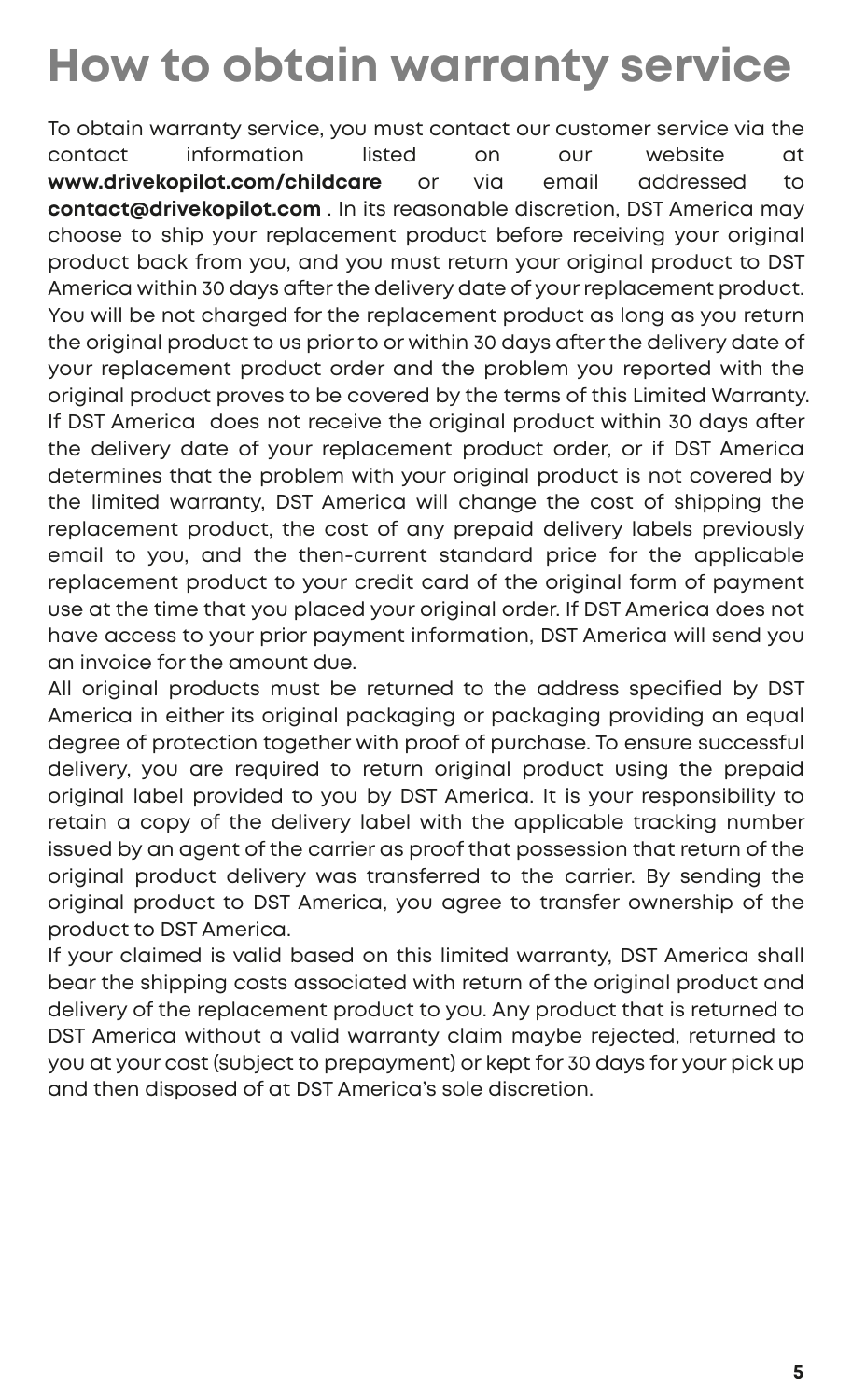#### **Exclusions**

This Limited Warranty does not apply to a Product or part of a Product that has been altered or modified (e.g., to alter functionality or capability) by anyone who is not an authorized representative of DST America or that is used outside the permitted or intended uses described by DST America. In addition, this Limited Warranty does not apply to: (a) damage caused by use of the Product with commercially available non-DST America products that have been altered or modified by you or a third party other than the manufacturer of such product; (b) damage caused by accident, abuse, misuse, spillage of food or liquid or other external causes; (c) damage caused by operating the Product outside the permitted or intended uses described by DST America with improper voltage; (d) damage caused by service performed by anyone who is not an authorized representative of DST America. This Limited Warranty is void if a product is returned with removed, damaged or tampered labels or any alterations (including the unauthorized removal of any component or external cover).

### **Limitations**

This Limited Warranty only applies to the Product(s) manufactured by or for DST America that can be identified by the "Kopilot ChildCare" trademark, trade name or logo affixed to it. The Limited Warranty does not apply to any (a) DST America products and services other than the Product or (b) software, even if packaged or sold with the Product or embedded in the Product. DST America does not warrant that the operations of the Product will be uninterrupted or error-free. DST America is not responsible for damages arising from failure to follow instructions relating to the Product's use.

No DST America reseller, agent or employee is authorized to make any modification, extension or addition to this Limited Warranty. If any term is held to be illegal or unenforceable, the legality or enforceability of the remaining terms shall not be affected or impaired.

#### **Implied warranties and conditions**

EXCEPT TO THE EXTENT PROHIBITED BY APPLICABLE LAW, ALL IMPLIED WARRANTIES AND CONDITIONS (INCLUDING WARRANTIES AND CONDITIONS OF MERCHANTABILITY AND FITNESS FOR A PARTICULAR PURPOSE) SHALL BE LIMITED IN DURATION TO THE DURATION OF THIS LIMITED WARRANTY. SOME JURISDICTIONS DO NOT ALLOW LIMITATIONS ON THE DURATION OF AN IMPLIED WARRANTY OR CONDITION, SO THE ABOVE LIMITATION MAY NOT APPLY TO YOU. THIS WARRANTY GIVES YOU SPECIFIC LEGAL RIGHTS, AND YOU MAY ALSO HAVE OTHER RIGHTS THAT VARY FROM STATE TO STATE.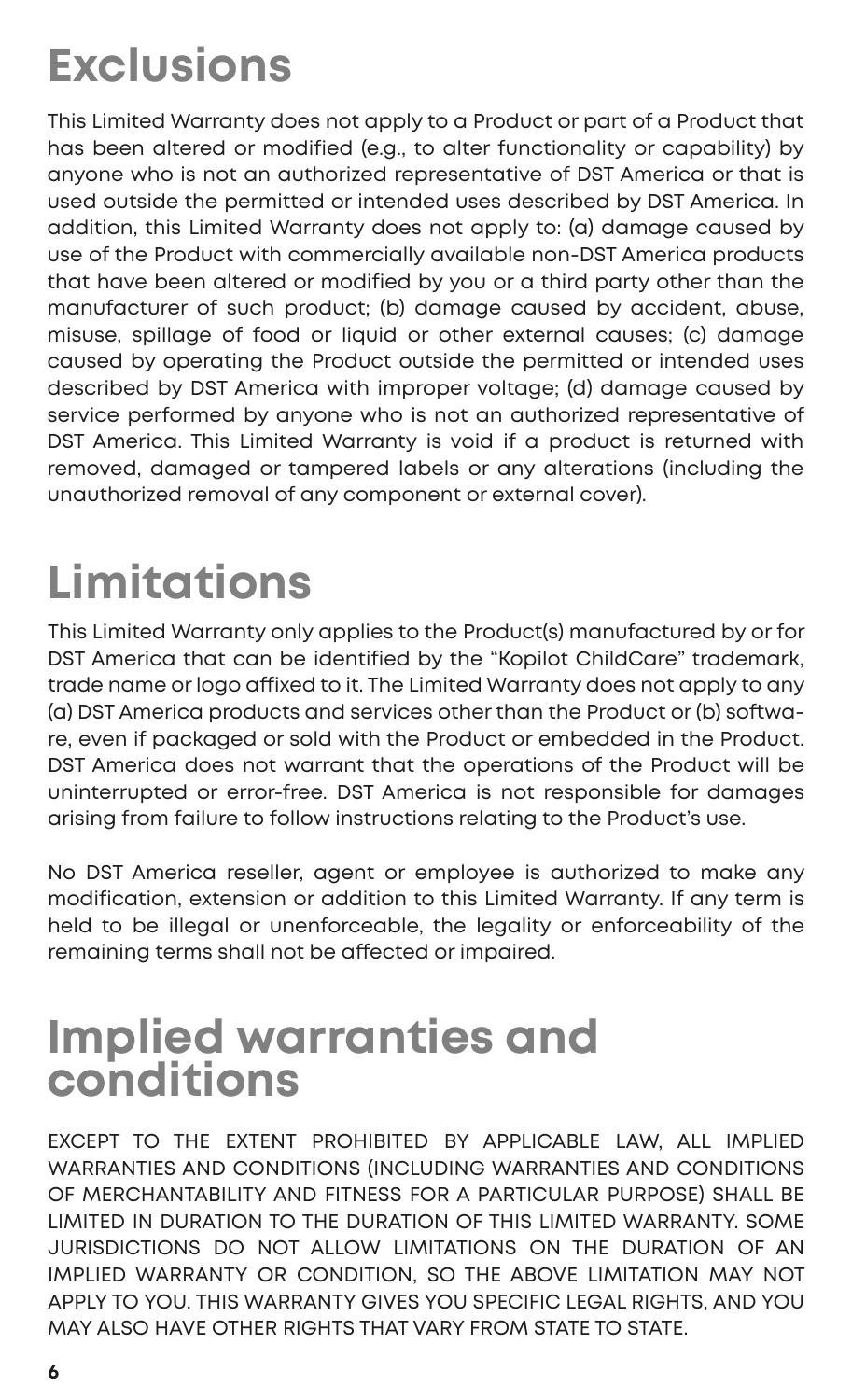#### **Limitation of responsibilites**

EXCEPT TO THE EXTENT PROHIBITED BY APPLICABLE LAW, DST AMERICA SHALL NOT BE LIABLE FOR ANY INCIDENTAL, INDIRECT, SPECIAL OR CONSEQUENTIAL DAMAGES, OR ANY LOSS OF PROFITS, REVENUE, INJURES OR DEATH, RESULTING FROM ANY BREACH OF EXPRESS OR IMPLIED WARRANTY OR CONDITION, OR UNDER ANY OTHER LEGAL THEORY, EVEN IF DST AMERICA HAS BEEN ADVISED OF THE POSSIBILITY OF SUCH DAMAGES AND REGARDLESS OF THE FORM OF ACTION WHETHER IN CONTRACT, TORT (INCLUDING NEGLIGEN-CE) OR ANY OTHER LEGAL OR EQUITABLE THEORY.

#### **Governing law**

This Limited Warranty shall be governed by the laws of the State of Florida, USA, without giving effect to any conflict of laws principles that may provide the application of the law of another jurisdiction.

#### **National statutory rights**

Consumers in some jurisdictions may have legal rights under applicable national legislation governing the sale of consumer goods. These rights are not affected by the warranties in this Limited Warranty.

## **Contact information**

DST America LLC 5401 West Kennedy Boulevard, Suite 100 33609-2457 Tampa, FL **contact@drivekopilot.com**